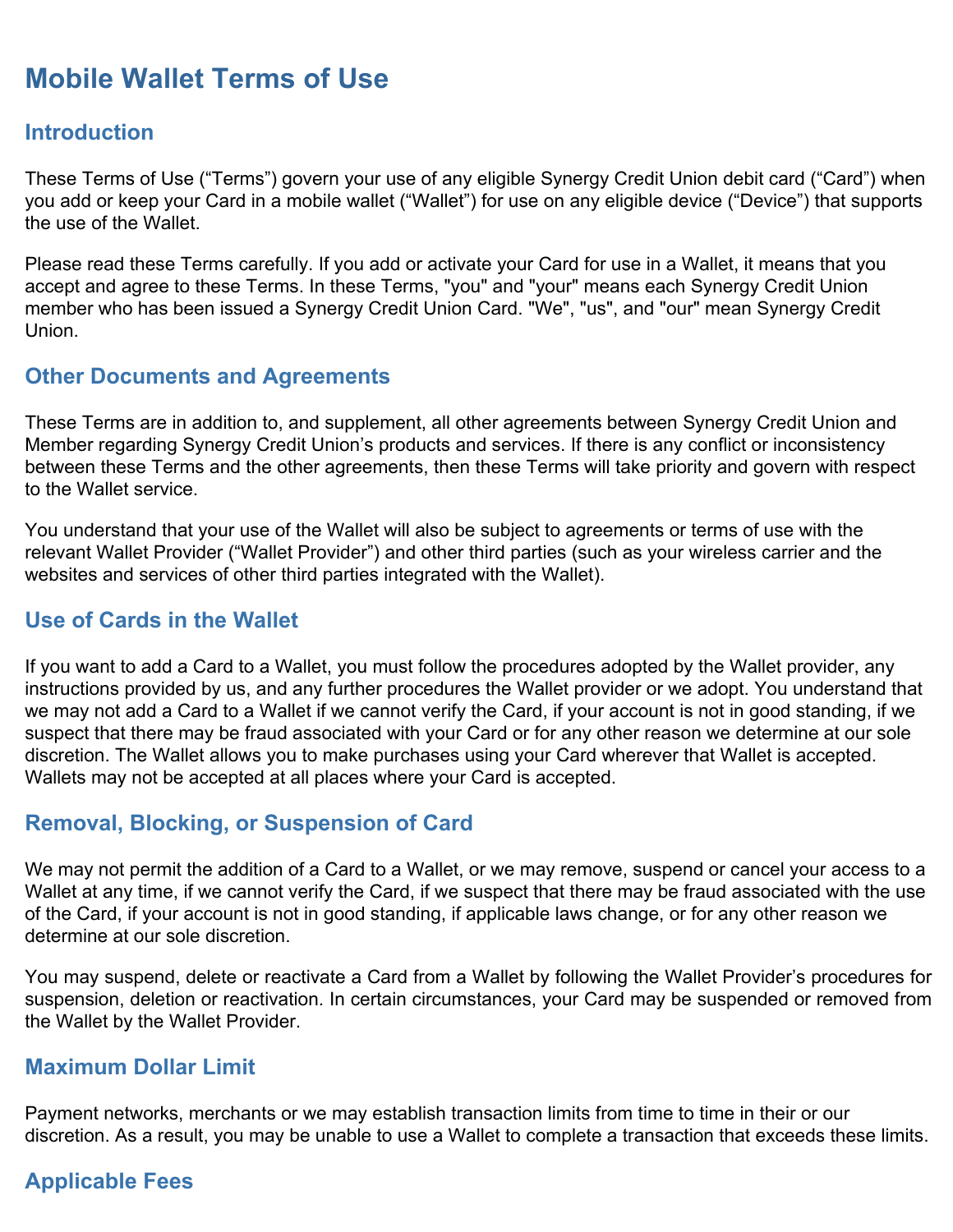We do not charge you any fees for adding a Card to the Wallet. Please consult your Card agreement for any applicable fees or other charges associated with your Card.

Your mobile service carrier or provider, Wallet Provider or other third parties may charge you service fees in connection with your use of your Device or the Wallet.

## **Security**

You must contact us immediately if your Card is lost or stolen, if your Device is lost or stolen, or if your Card account is compromised. If you get a new Device, you must delete all your Card and other personal information from your prior Device.

You are required to contact us immediately if there are errors or if you suspect fraud with your Card. We will resolve any potential error or fraudulent purchase in accordance with the applicable account agreement.

You agree to protect and keep confidential your Wallet Provider ID and passwords. If you share these credentials with others, they may be able to access a Wallet and make purchases with your Card or obtain your personal information.

Before using a Wallet, you should ensure that only your credentials are registered on your Device as these will then be considered authorized to make transactions related to your Card. If the credentials of another person are used to unlock your Device or make transactions, these transactions will be deemed to be authorized by you.

You are prohibited from using a Wallet on a Device that you know or have reason to believe has had its security or integrity compromised (e.g. where the Device has been "rooted" or had its security mechanisms bypassed).

The Wallet Provider is responsible for the security of information provided to them or stored in the Wallet

## **Liability for Loss**

You are solely responsible for all account transactions made using your Card processed through a Wallet. You are responsible for the completeness and accuracy of the account information you enter into the Wallet. Only the individual member whose name is associated with the Card should add the Card to a Wallet.

## **Privacy**

You consent to the collection, use and disclosure of your personal information from time to time as provided in our privacy policy, which is available on our website. We may share with or receive from the Wallet Provider such information as may reasonably be necessary to determine your eligibility for, enrollment in and use of a Wallet or its features you may select (for example, your name and details such as Card number and expiry date).

The Wallet Provider may aggregate your information or make it anonymous for the purposes set out in its privacy policy or terms of use. To help protect you and us from error and criminal activities, we and The Wallet Provider may share information reasonably required for such purposes as fraud detection and prevention (for example, informing the Wallet Provider if you notify us of a lost or stolen Device).

## **Communications**